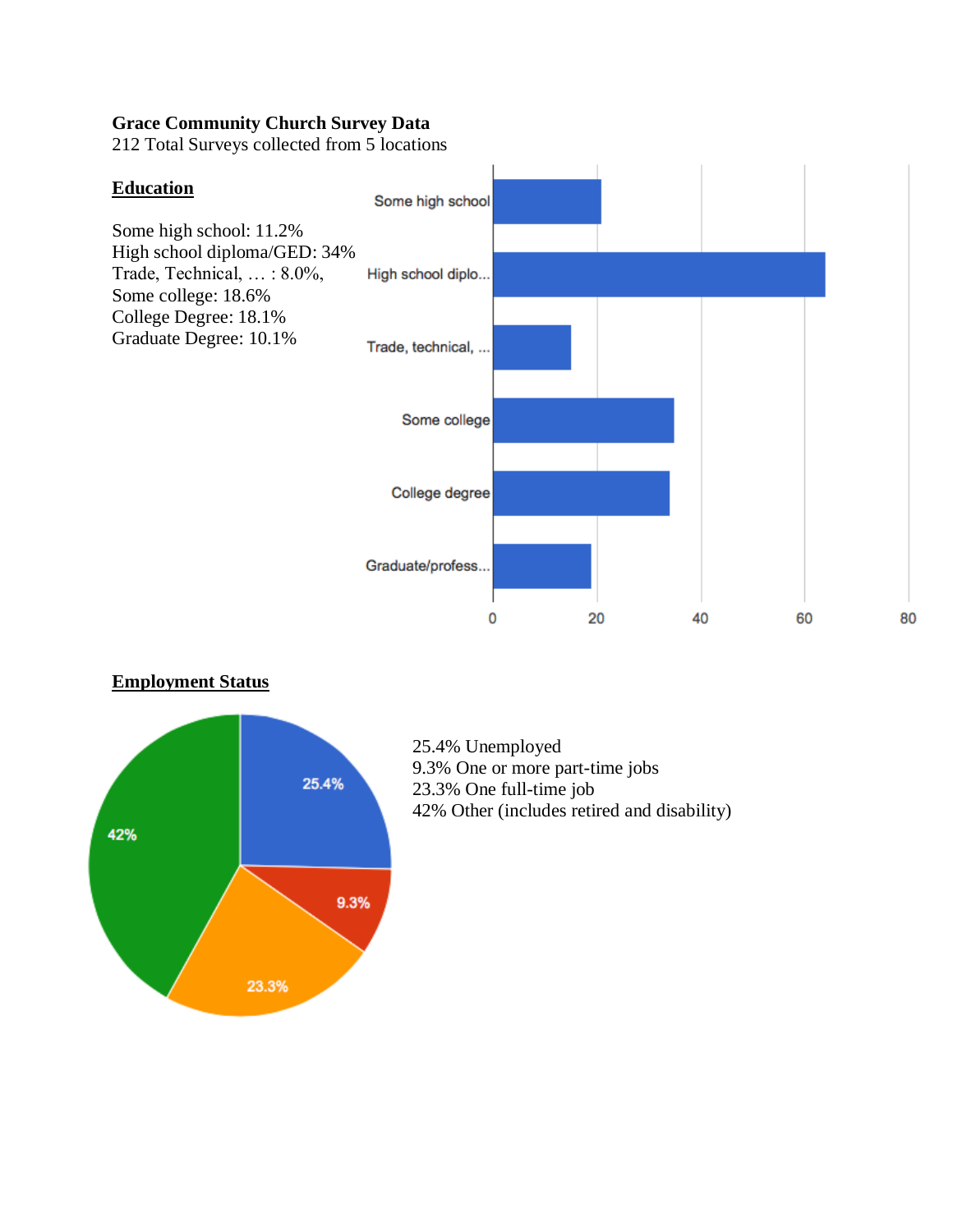

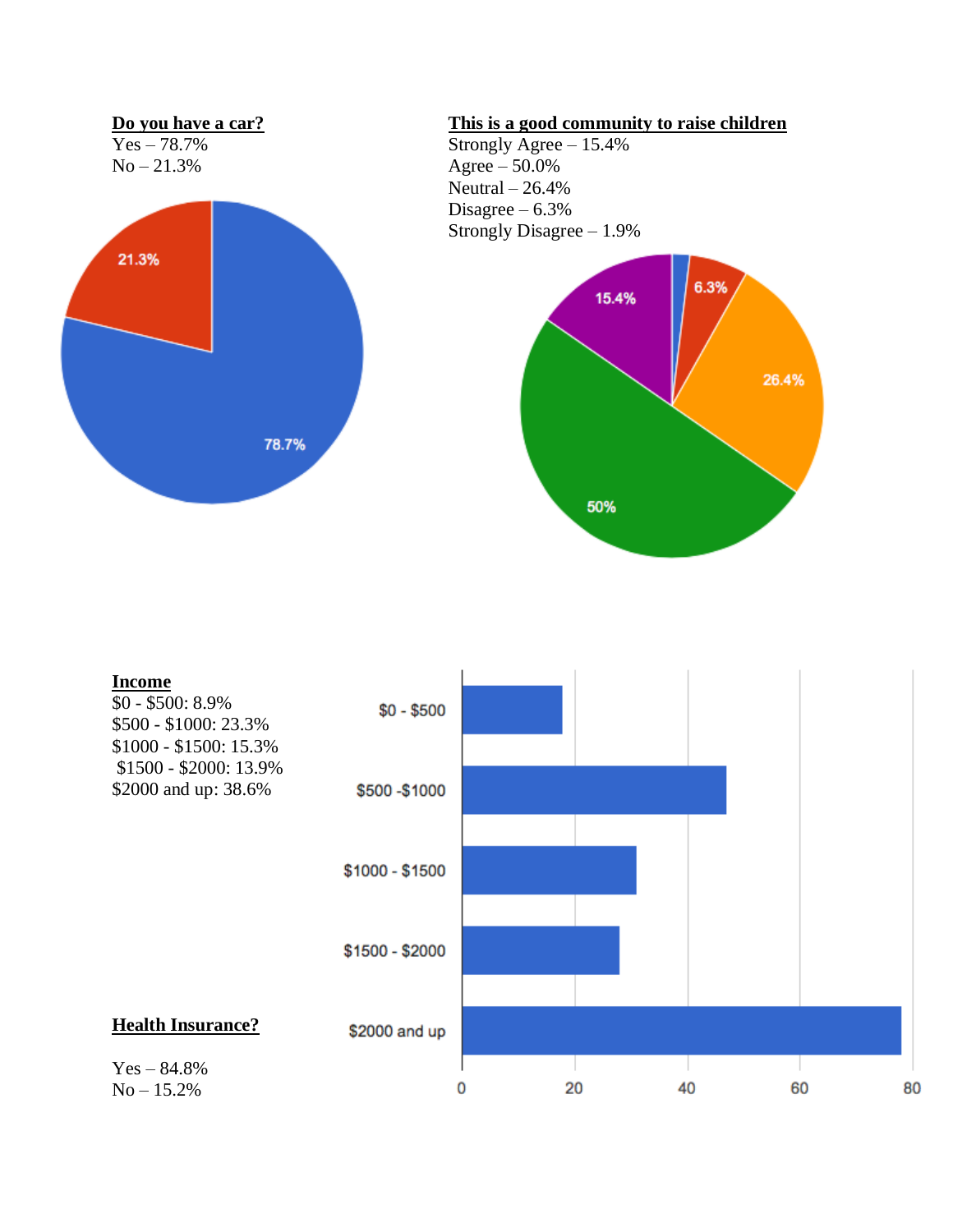### **There is economic opportunity and professional development in the community**



### **5 Most Important Community Issues**

- 1. Poverty 52.4%
- T-2. Underemployment/poor-paying jobs 50.3%
- T-2. Lack of public transportation 50.3%
- T-2. Inadequate/Unaffordable housing 50.3%
- T-5. Lack of affordable health insurance/health care 40.1%
- T-5. Availability of healthy food 40.1%

### **In the last 12 months, did you ever eat less than you thought you should because there wasn't enough money for food?**

 $Yes - 43.2\%$  $No - 56.8%$ 

### **In the last 12 months, were you every hungry but didn't eat because there wasn't enough money for food?**

 $Yes - 33.5\%$  $No - 66.5\%$ 

### **In the last 12 months, did you lose weight because there wasn't enough money for food?**

 $Yes - 21.0\%$ No – 79.0%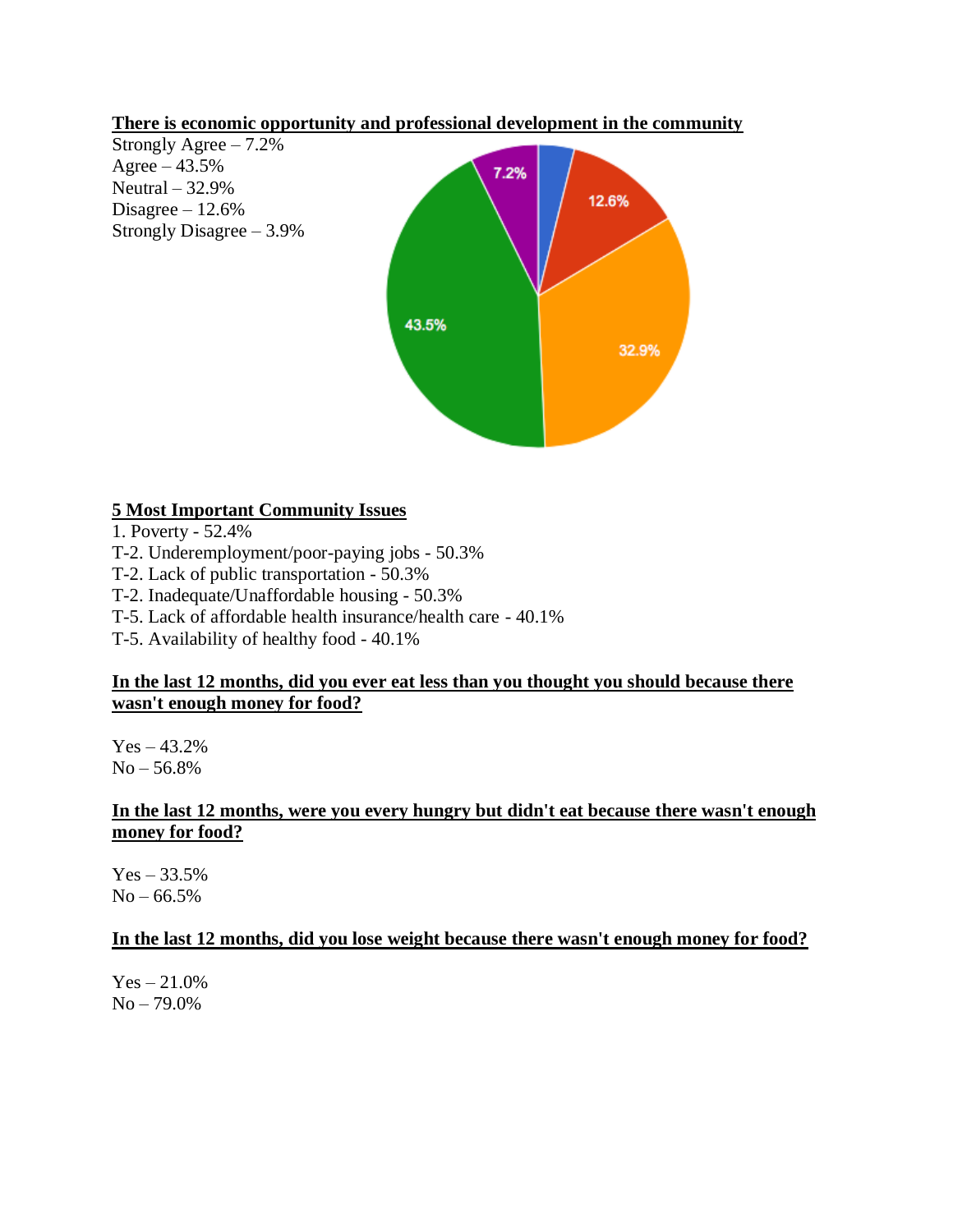

# **How often do you cook for yourself or others?**



# **How would you rate your cooking skills?**



# **What would currently help you improve your food situation?**

- 1. Learn how to make a budget 31.9%
- 2. Food pantry at church 31.3%
- 3. Learn how to eat healthy 30.7%
- 4. Learn how to grow food at home 28.8%
- 5. Part-time/Full-time job(s) 25.8%